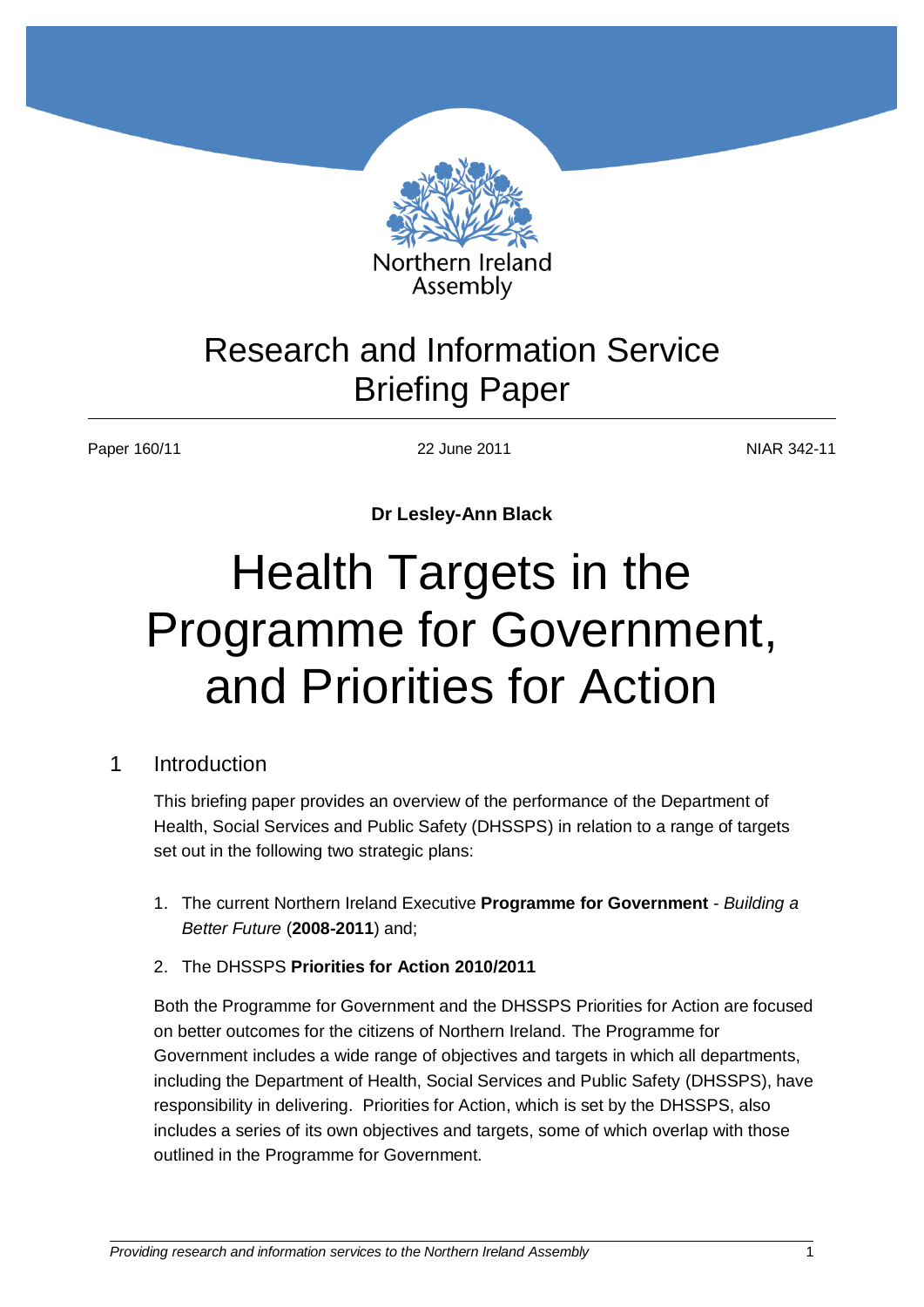#### **1.1 Why have targets?**

Health targets are aligned to the governments' priorities and can be seen as a means to monitor and judge health performance. According to The Audit Commission, *targets*  specify time bound desired levels of improvement.<sup>1</sup> An ideal target is said to be one that is "SMART":

- **S**pecific
- **M**easurable
- **A**chievable
- **R**ealistic
- **T**ime bound

Setting and monitoring targets is an integral part of service planning and service improvement. Targets should be sufficiently challenging to stimulate new and better ways of doing things. However, it is an imperfect and often complex process. $2$  In order to set a target, it is important to know the nature or extent of an issue or problem, and often, this information is limited. Problems can also arise in terms of ambiguities in the target statement, or in determining how to collect robust data. Nevertheless, even if a target is not achieved, the fact that it exists can help to focus attention on the goal towards making improvements or raising standards.

In Northern Ireland, pressure on the health service to deliver against targets is heightened by the demands posed by the ageing population, rising costs of drugs and services, increased prevalence of chronic illness, and patient expectations to name but a few. Such factors, whilst set against the limited financial backdrop, are also likely to impact how targets are set in the future. The next section of this paper discusses how the government has performed in relation to the targets it has set in the context of health.

# 2 Programme for Government

**.** 

The Northern Ireland Executives" Programme for Government (2008-2011) outlines a relatively long-term strategic context for the budget. $3$  Targets within the Programme are underpinned by cross-cutting Public Service Agreements (PSAs). There are a total of 23 PSAs. This paper focuses solely on the three PSAs in the Programme for Government that are specifically led by the DHSSPS, namely: 4

 $1$  Audit Commission, "Targets in the Public Sector", September 2003.

<sup>&</sup>lt;sup>2</sup> Target Setting - A Practical Guide Available online at:<http://www.idea.gov.uk/idk/aio/985665>

<sup>&</sup>lt;sup>3</sup> The Investment Strategy for Northern Ireland (ISNI) sets out the strategic direction for investment in public sector infrastructure over the next decade.

 $4$  Please note, PSA 16: Investing in the health and education estates is shared jointly with the Department of Education. The DHSSPS has a support role in relation to six other PSAs namely: PSA 7; PSA 10; PSA 12; PSA 20; PSA 21; and PSA 22.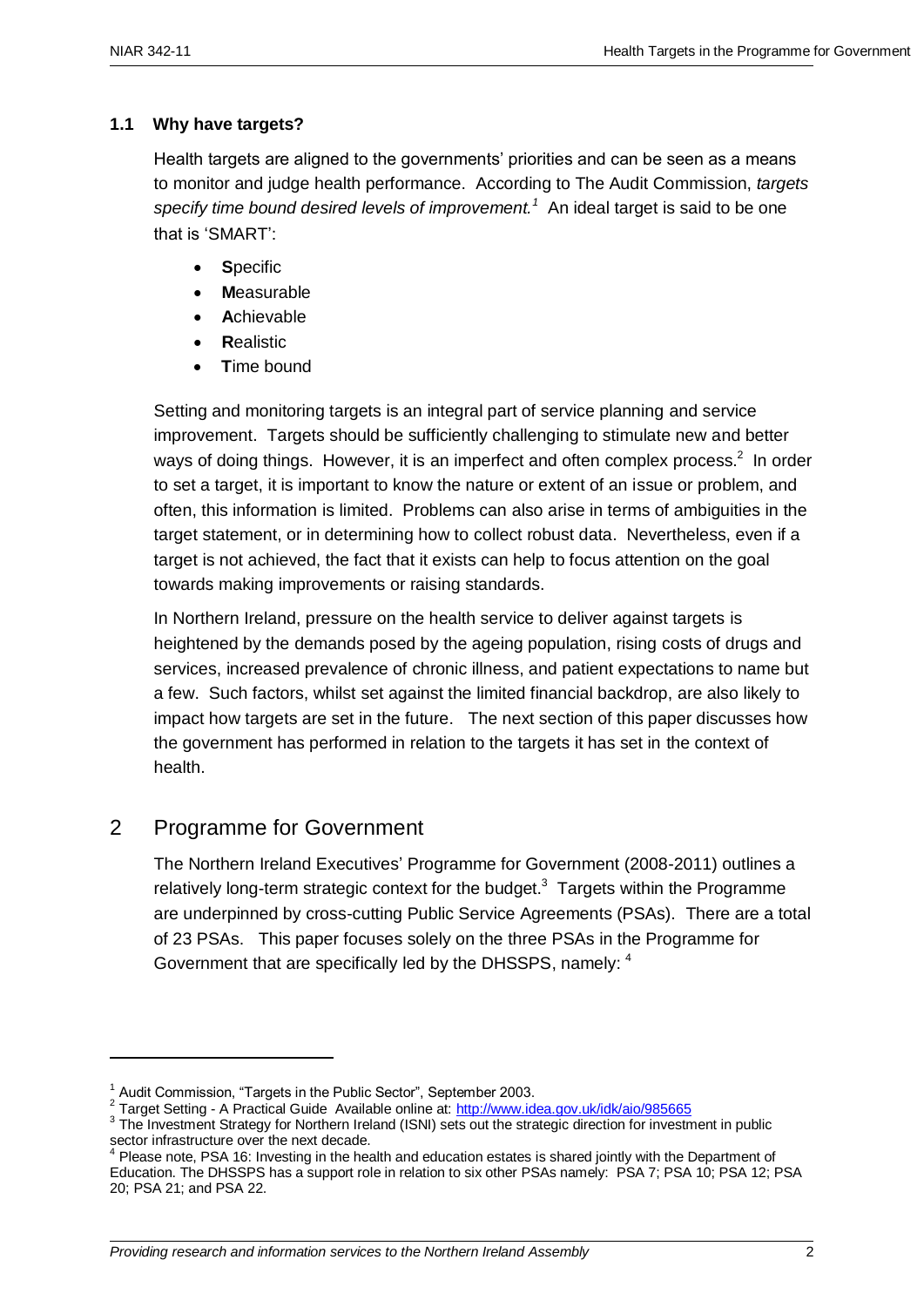1

#### **PSA 6: Children and family**

#### **PSA 8: Promoting health and addressing health inequalities**

#### **PSA 18: Deliver high quality health and social services**

Each PSA has a range of targets that are quantifiable and time bound. Progress on these targets are monitored regularly both at Departmental and Ministerial level using a "traffic light" RAG (Red/Amber/Green) rating system. RAG indicators contain the following colour-coded ratings:

- **Red:** little or no progress has been observed
- **Amber:** a lack of robust information on progress, or, the rate of progress is less than planned.
- **Amber/Green:** broadly on track, meeting interim milestones with small but redeemable deviations
- **Green:** targets have been met, are on track, confident target will be met.

Results from the RAG indicators are compiled into delivery reports which record progress at a certain point in time. To date, four full delivery reports in this project term have been published on the Executive's website (in March 2009, September 2009, March 2010 and September 2010), alongside three interim reports.<sup>5</sup>

The next section of this paper reports the progress on the performance of the DHSSPS led PSAs – which has been extracted from the latest available Programme for Government Delivery report dated September 2010.

<sup>&</sup>lt;sup>5</sup> Northern Ireland Executive Website: Programme for Government http://www.northernireland.gov.uk/ programme for government pfg delivery report as at 30 september 2010 v1.01.pdf. Website accessed 20.6.11.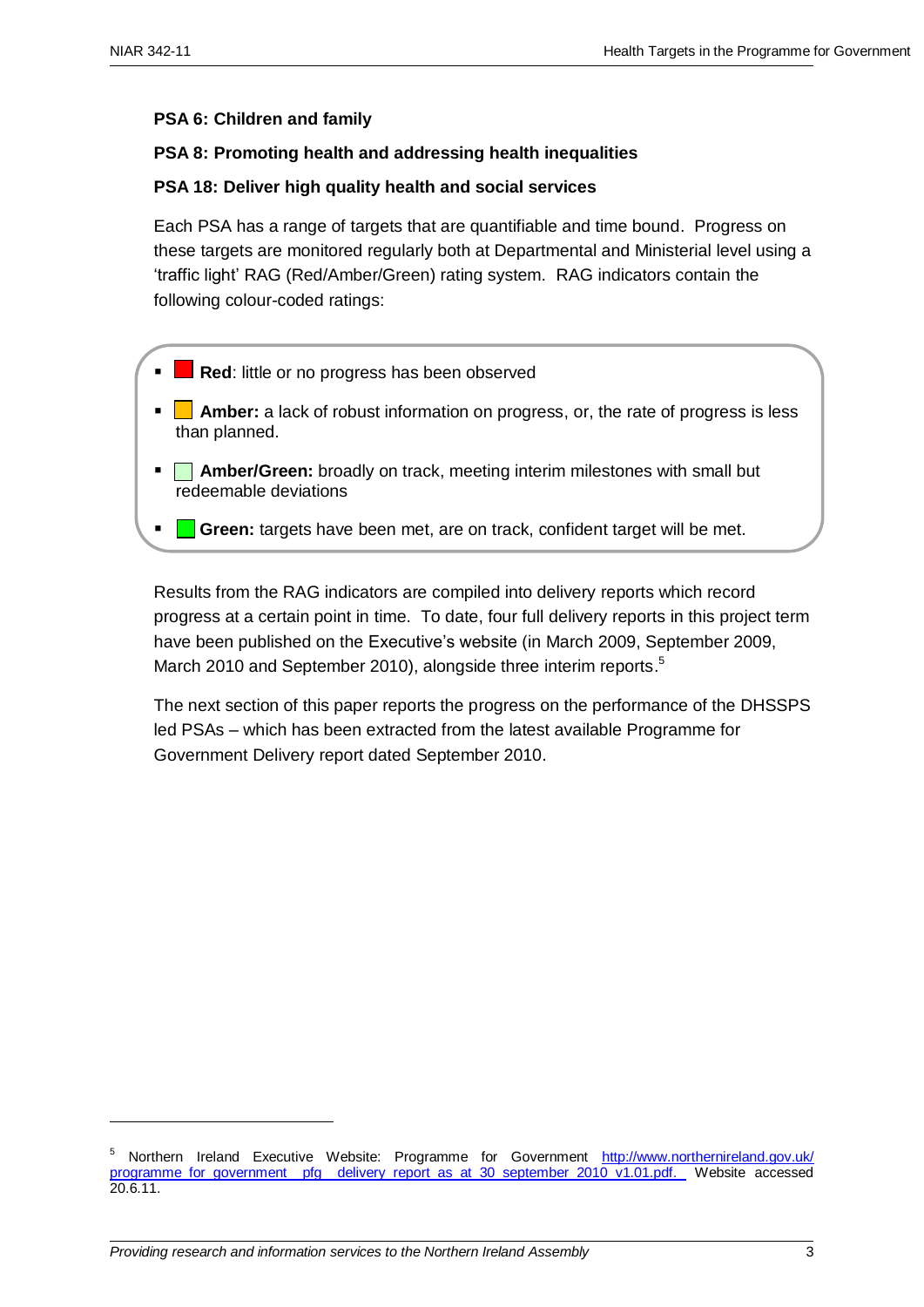The progress indicators against targets for PSA 6 (Children and Family) are shown below.

|                | <b>PSA 6 Children and Family Target:</b>                                                                              | R | A | A/G            | G |
|----------------|-----------------------------------------------------------------------------------------------------------------------|---|---|----------------|---|
| 1.1            | Deliver targets as set out in 10 Year Strategy for Children and<br><b>Young People</b>                                |   |   |                |   |
| 2.             | Re-establish the Ministerial Sub-Committee on Children by April<br>2008                                               |   |   |                |   |
| 3.             | By 2011 to have 125,000 children participating in sport and<br>physical recreation                                    |   |   |                |   |
| 4.             | By 2011, increase the number of children in the 11-16 age<br>range accessing youth work services                      |   |   |                |   |
| 5.             | By 2011 provide family support interventions to 3,500 children in<br>vulnerable families each year                    |   |   |                |   |
| 6.             | By 2011 increase by 50% the proportion of care leavers in<br>education, training, or employment at age 19.            |   |   |                |   |
| 7 <sub>1</sub> | By 2011 increase by 25% the no. of care leavers aged 18-20<br>living with their former foster carers/supported family |   |   |                |   |
| 8.             | By 2009 establish the Safeguarding Board for Northern Ireland                                                         |   |   |                |   |
| 9.             | By 2011 reduce by 12% the number of children requiring to be<br>placed on the Child Protection Register               |   |   |                |   |
|                | Total                                                                                                                 | 1 | 3 | $\overline{2}$ | з |

#### Table 1: PSA 6 Children and Family

Overall, the targets within PSA 6 have not progressed as well as were anticipated. As can be seen, four targets are rated either amber (3) or red (1) and not on target to be met. What is not clear from the delivery report is when a target that was set and not met, for example "*By 2009, establish the Safeguarding Board for Northern Ireland'* (the Safeguarding Board received Royal Assent in 2011), if any sanctions are placed on the Department.

Under PSA 6, three targets are being met and two further targets are rated "amber green" which means they are "on track" to being met. It is prudent to highlight that target number 9 which states, "*By 2011 reduce by 12% the number of children on the Child Protection Register'* could be deemed a delicate subject area to attach a target to, given that it may have an adverse effect by encourage *under-reporting* of children at risk of abuse. This again highlights the complexities associated with the target setting process.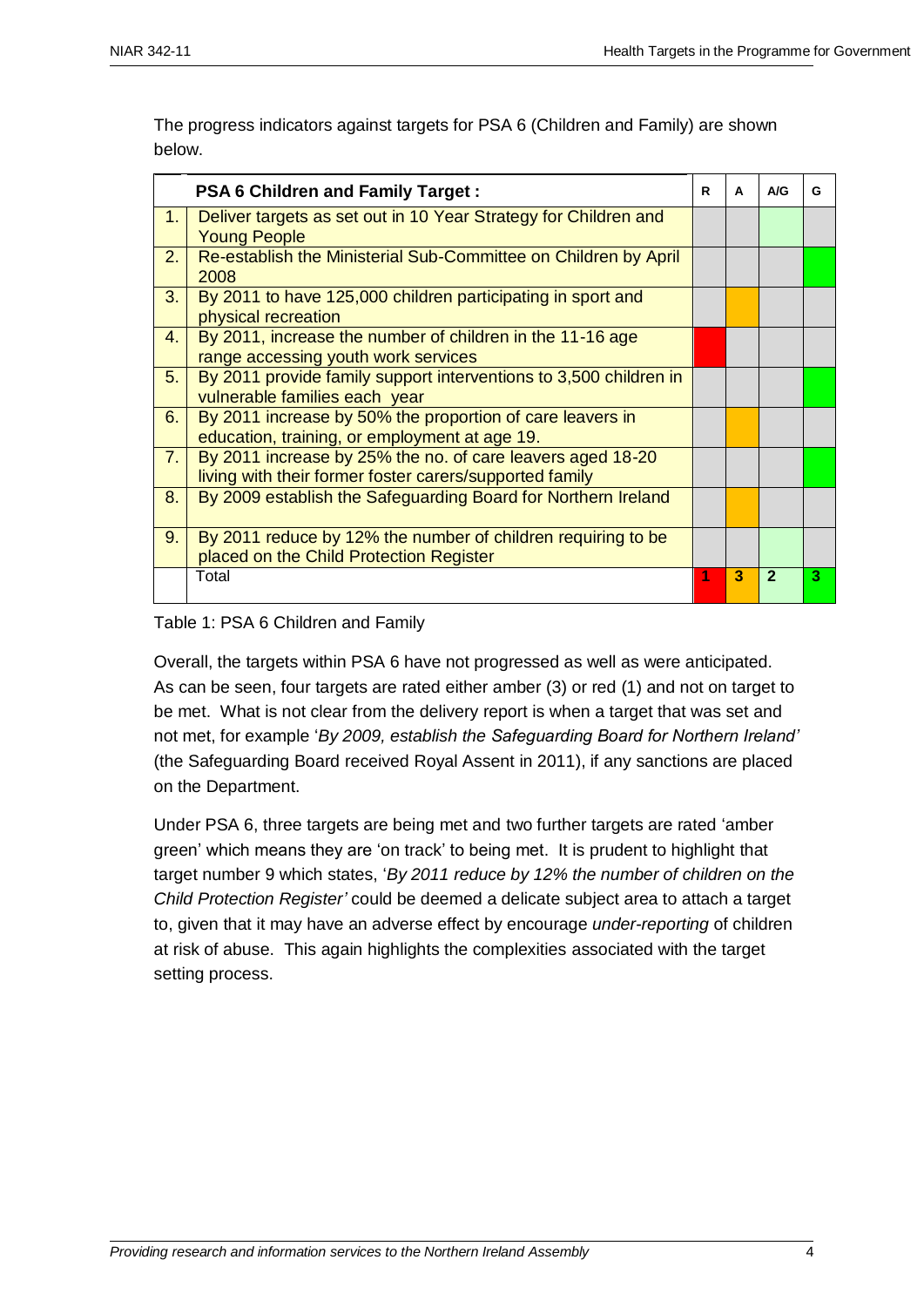|                  | PSA 8 Promoting health/addressing health inequalities Targets:                                                                          | R | A              | A/G            | G |
|------------------|-----------------------------------------------------------------------------------------------------------------------------------------|---|----------------|----------------|---|
| 1.               | From Sept 2008, ensure comprehensive HPV in place, with view to<br>achieving long term reduction of 70% in incidence of cervical cancer |   |                |                |   |
| 2.               | From 2009, establish bowel screening programme for 60-69 year<br>olds - achieve 10% reduction in mortality from bowel cancer by 2011    |   |                |                |   |
| 3.               | By 2009, extend the regional breast screening programme to cover<br>those aged 65-69                                                    |   |                |                |   |
| $\overline{4}$ . | By 2012, increase average life expectancy by 2 years for women                                                                          |   |                |                |   |
| 5.               | By 2012, increase average life expectancy by 3 years for men                                                                            |   |                |                |   |
| 6.               | Facilitate a 50% reduction life expectancy differential between the<br>most disadvantaged areas and NI average                          |   |                |                |   |
| 7.               | By 2011, reduce to 21% the proportion of adults who smoke                                                                               |   |                |                |   |
| 8.               | By 2011, reduce to 25% the proportion of the manual worker subset<br>of adults who smoke                                                |   |                |                |   |
| 9.               | By 2011, halt the decline in adult participation in sport and physical<br>recreation                                                    |   |                |                |   |
| 10.              | By 2011, halt the rise in obesity                                                                                                       |   |                |                |   |
| 11.              | By 2010, ensure a 5% reduction in the proportion of adults who<br>binge drink                                                           |   |                |                |   |
| 12.              | By 2010, ensure a 10% reduction in the number of young people<br>who drink and report getting drunk                                     |   |                |                |   |
| 13.              | By 2010, ensure a 5% reduction in the proportion of young adults<br>taking illegal drugs                                                |   |                |                |   |
| 14.              | By 2011, ensure a 10% reduction in the no of children at risk from<br>parental alcohol and/or drug dependence                           |   |                |                |   |
| 15.              | Achieve a reduction of at least 15% in the suicide rate                                                                                 |   |                |                |   |
| 16.              | Achieve a 40% reduction in the rate of births to mothers under 17                                                                       |   |                |                |   |
|                  | Total                                                                                                                                   | 7 | $\overline{2}$ | $\overline{1}$ | 6 |

The next DHSSPS-led target under the Programme for Government concerns PSA 8 entitled "Promoting health/addressing health inequalities".

Table 2: PSA 8 Promoting health/addressing health inequalities

PSA 8, 'Promoting health/addressing health inequalities' shows that nine target indicators are either amber (2) or red (7), and these are mainly associated with public health issues, such as reducing the number of people who smoke, reducing the rate of suicide, and halting the rise in obesity. Inevitably, these are ambitious targets to achieve. Six targets are successfully "on track" or have been met. They pertain to breast and bowel screening, increased life expectancy, and drink-related behaviours. One target, relating to a bowel screening programme is rated as "amber green". Overall, these results would give cause for concern, and would suggest that the poorer performing objectives are unlikely to be met under the 2008-2011 Programme for Government.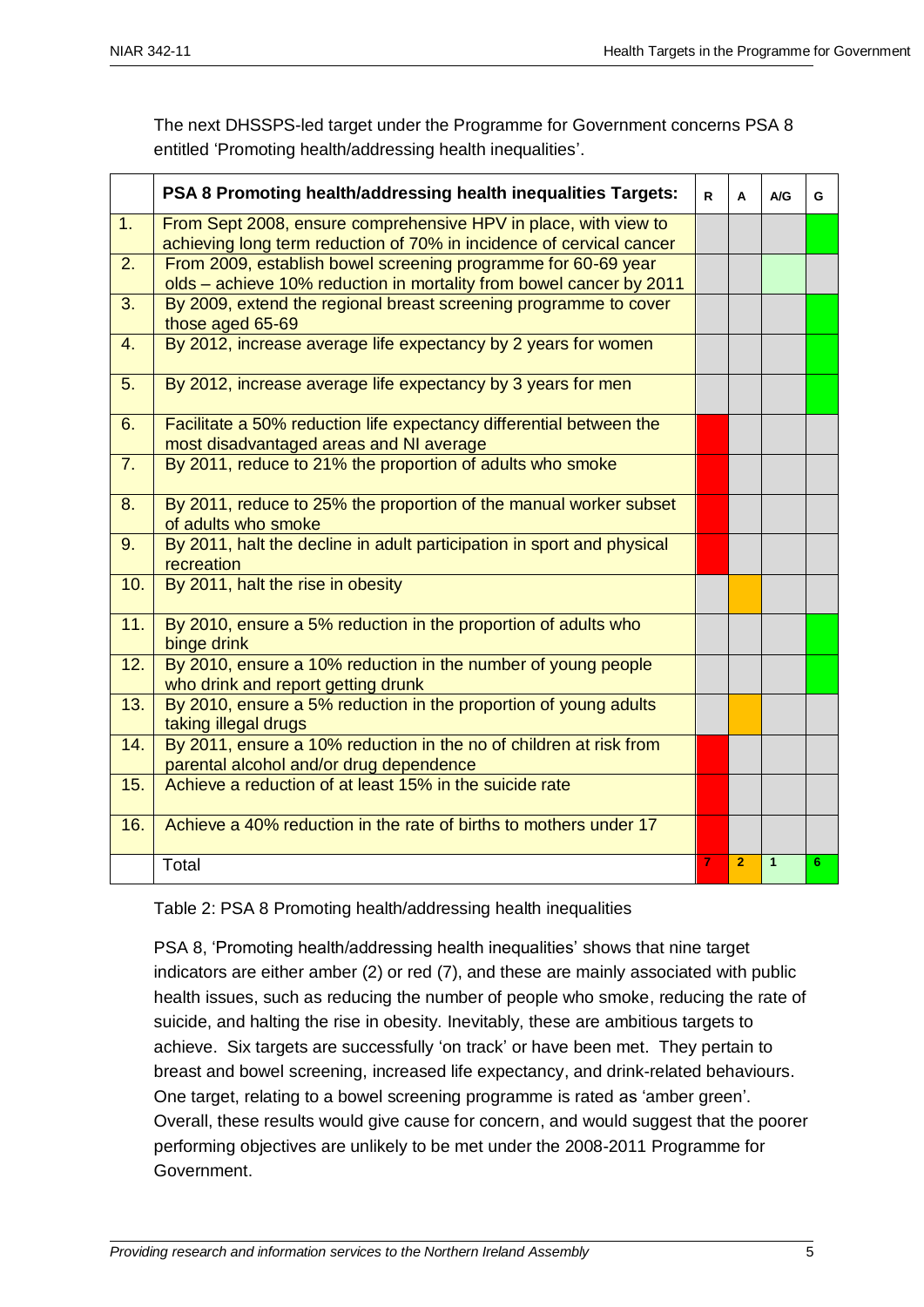The third PSA led by the DHSSPS concerns the delivery of high quality health & social services (PSA 18).

|                 | PSA 18 Deliver high quality health & social services                                                                                                             | R | A | A/G          | G |
|-----------------|------------------------------------------------------------------------------------------------------------------------------------------------------------------|---|---|--------------|---|
| 1.              | By 2010, 45% of people with assessed community care needs<br>supported at home                                                                                   |   |   |              |   |
| 2.              | From April 2008, no older person with continuing care needs will<br>wait more than eight weeks for a completed assessment                                        |   |   |              |   |
| 3.              | From April 2008, no older person with continuing care needs will<br>wait more than 12 weeks for a completed assessment                                           |   |   |              |   |
| 4.              | By 2011, 50% reduction in unplanned hospital admissions for<br>case managed patients with severe chronic diseases (e.g. heart<br>disease)                        |   |   |              |   |
| 5.              | From April 2008, 90% of patients with continuing complex care<br>needs will be discharged from acute settings within 48 hours of<br>being medically declared fit |   |   |              |   |
| 6.              | From April 2008, no complex discharge will take longer than 7<br>days - in all cases with appropriate community support.                                         |   |   |              |   |
| 7.              | All other patients will, from April 2008, be discharged from<br>hospital within six hours of being medically declared fit                                        |   |   |              |   |
| 8.              | By 2011, ensure a 21-week waiting time for drug therapies for<br>treatment of severe arthritis                                                                   |   |   |              |   |
| 9.              | By March 2009, no patient will wait longer than 9 weeks for a first<br>outpatient appointment                                                                    |   |   |              |   |
|                 | 10 By March 2009, no patient will wait longer than 9 weeks for a<br>diagnostic test                                                                              |   |   |              |   |
| 11              | By March 2009, no patient will wait longer 17 weeks for inpatient<br>or day case treatment                                                                       |   |   |              |   |
| 12              | By 2009, 95% of patients will, where clinically appropriate, wait no<br>longer than 48 hours for inpatient fracture treatment                                    |   |   |              |   |
|                 | 13. By 2009, 98% of cancer patients will commence treatment within<br>31 days of decision to treat                                                               |   |   |              |   |
| 14              | By 2009, 95% of patients referred with suspected cancer will<br>begin treatment within 62 days                                                                   |   |   |              |   |
| 15 <sup>1</sup> | By 2011, ensure a 10% reduction in mortality and disability from<br>stroke                                                                                       |   |   |              |   |
| 16.             | By 2009, at least 50% of patients (rising to 60% by 2010) should<br>receive dialysis via a fistula                                                               |   |   |              |   |
| 17.             | By 2009, and no patient should wait longer than nine months for a<br>transplant (reducing to 6months by 2010).                                                   |   |   |              |   |
| 18 <sub>1</sub> | By 2009, ensure a 10% reduction in the no of hospital patients<br>with staphylococcus aureus bloodstream infections (including<br>MRSA)                          |   |   |              |   |
| 19.             | By 2009, ensure a 20% reduction in cases of clostridium difficile                                                                                                |   |   |              |   |
|                 | Total                                                                                                                                                            | 4 | 5 | $\mathbf{2}$ | 8 |

Table 3: PSA 18 Deliver high quality health & social services

PSA 18 shows that performance in this category of service delivery is also relatively poor. Overall, four targets are red, and five are amber; and these indicators are for the most part, related to elective waiting times and treatments. Two target indicators are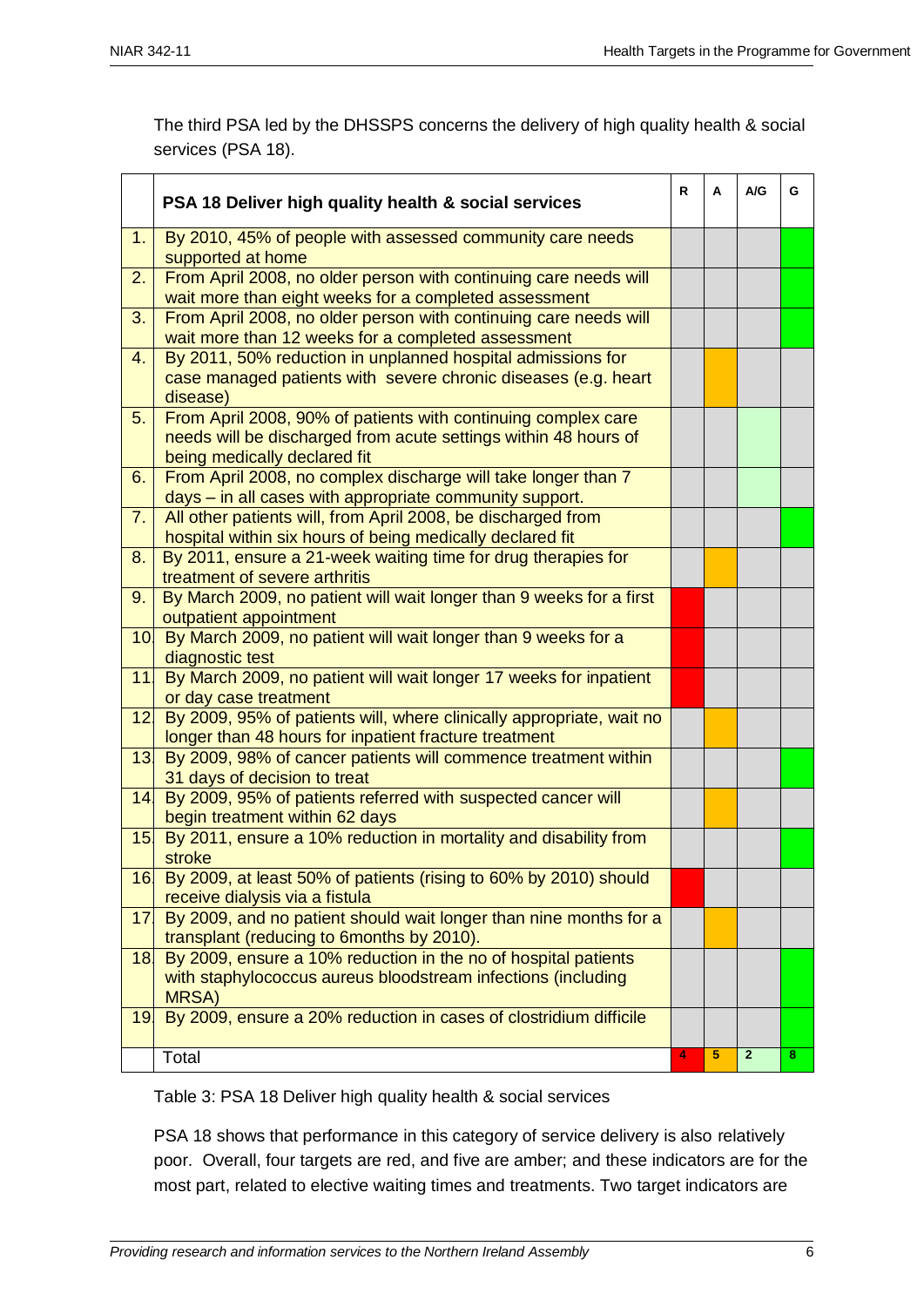1

"amber-green" and eight targets are green (that is, they are "on track", or have already been met). The latter relate mainly to care support needs, patient assessment timeframes and reducing levels of certain types of infection, and mortality from stroke.

#### **2.1 The Bigger Picture: DHSSPS-led targets**

There are a total of 44 targets contained within the 3 PSAs led by the DHSSPS in Programme for Government. A percentage breakdown of the overall progress of these targets is provided in Figure 1 below.



Figure 1 DHSSPS-led PSA Target Performance

- Figure 1 illustrates that 50% targets have been achieved or are on track to be achieved (green 39%; amber green 11%).
- Similarly, 50% of target indicators are not being met, or not on track to be met (red 27; amber 23%).
	- o Almost one third of the DHSSPS led targets are red; showing little or no progress has been made.

From the above analysis, it is clear that, due to the number of red and amber ratings, the DHSSPS has been unable to deliver on many of the outcomes that were envisaged at the beginning of the Programme.

However, a separate report published by the DHSSPS in June 2010 entitled "Resource Accounts for 2009-10" positively appraises the performance of the health and social care sector in relation to 2008-2011 Programme for Government targets stating:

*"…The Department (DHSSPS) is also on track to meet the majority of PSA commitments detailed in Programme for Government for which it is responsible or contributes to.*" 6,7

*Providing research and information services to the Northern Ireland Assembly* 7

<sup>&</sup>lt;sup>6</sup> Available online at [http://www.dhsspsni.gov.uk/dra\\_2009\\_10.pdf](http://www.dhsspsni.gov.uk/dra_2009_10.pdf) page 16. Website accessed 20.6.11

<sup>7</sup> Note: this paper only focuses on the DHSSPS led targets and not those that the DHSSPS contributes to with other departments.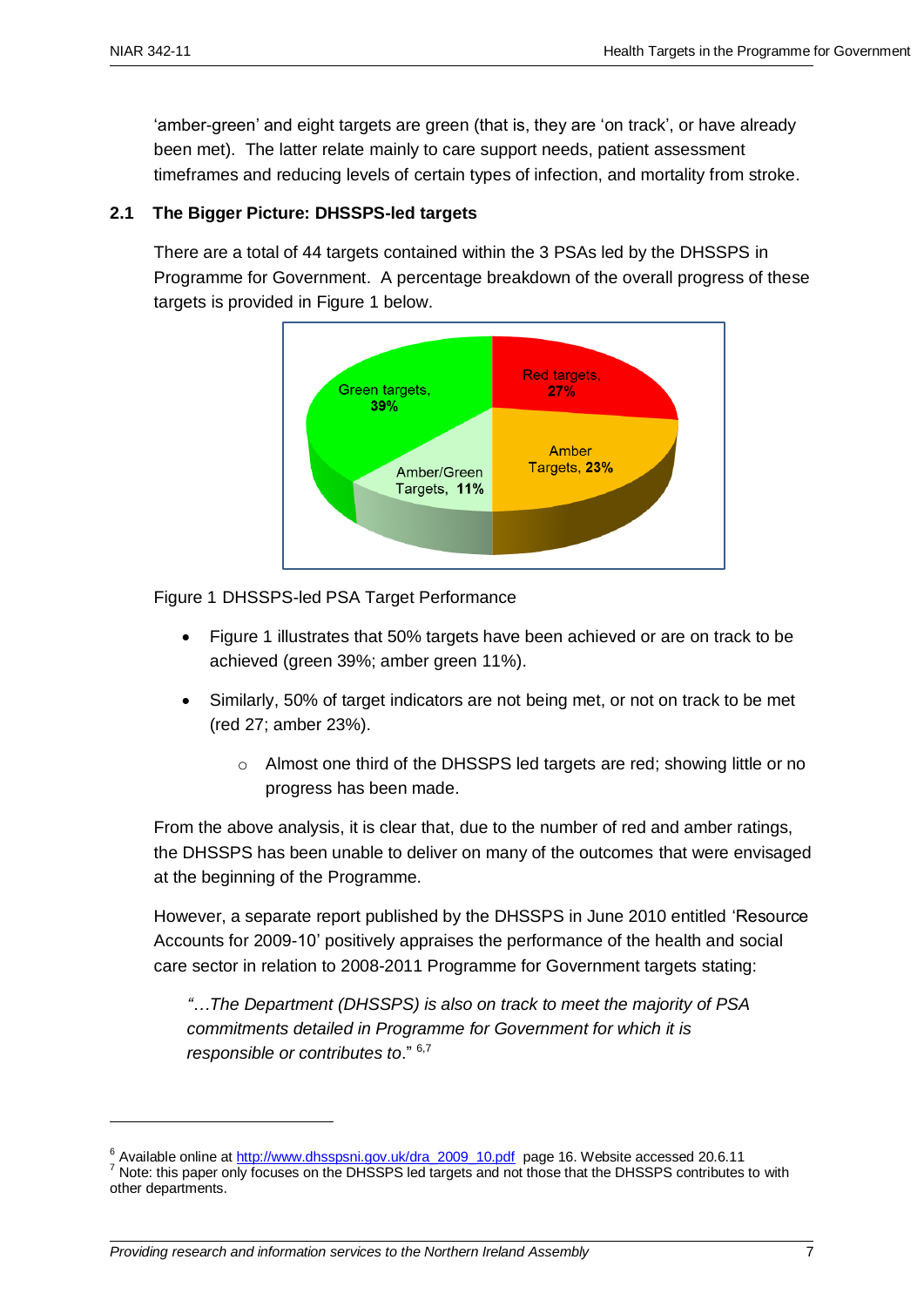This statement appears to be in direct contrast to the *evidence of actual target performance* for the DHSSPS-led targets presented in the Programme for Government delivery report published in September 2010.

It will be interesting also to note if the next Programme for Government, which, at the time of writing is yet to be published, will establish targets which yield more promising results. $8$  Questions also remain as to the reasons why a large number of health related targets in the current 2008-2011 Programme have not and will not, be achieved.

## 3 Priorities for Action

The second document associated with the delivery of health priorities and improved health outcomes in Northern Ireland is entitled "Priorities for Action" (PFA) 2010-2011. Priorities for Action is a *short-to-medium term* strategy for the DHSSPS and places year-by-year requirements on Boards and health Trusts to make improvements. This plan is set annually by the Health Minister and outlines the DHSSPS"s own priorities, which is subject to budget resource approval by the NI Executive and the NI Assembly.

The key objective of the DHSSPS as outlined in Priorities for Action is:

*…to improve outcomes through a reduction in preventable disease and ill health by providing effective and high quality interventions and services,*  equitably and efficiently, to the whole population.<sup>9</sup>

There are seven Priorities for Action for 2010-11: $^{10}$ 

- 1. Improve the **health status** of the population and reduce health **inequalities;**
- 2. Ensure **services are safe and sustainable**, accessible and patient-centred;
- 3. **Integrate** primary, community and secondary care **services;**
- 4. Help **older people** to live independently;
- 5. Improve **children's health** and well-being;
- 6. Improve **mental health services** and services for **people with disabilities;**
- 7. **Ensure financial stability** and the **effective use of resources.**

More detailed targets, standards and actions which complement and, at times overlap those outlined within the Programme for Government PSAs, are set out in each of the seven priority areas in the Priorities for Action publication which is available online. Like Programme for Government, these targets are also time bound and quantifiable.

-

<sup>8</sup> Unlike other regions, the Northern Ireland Executive has opted for a budget *without* beforehand publishing the next Programme for Government, which is usually doen the other way around help to inform spending plans. DHSSPS Priorities for Action 2010-2011. Available online at: [www.dhsspsni.gov.uk/priorities\\_for\\_action\\_2010-](http://www.dhsspsni.gov.uk/priorities_for_action_2010-12.doc)

[<sup>12.</sup>doc](http://www.dhsspsni.gov.uk/priorities_for_action_2010-12.doc) page 3

<sup>&</sup>lt;sup>10</sup>DHSSPS Priorities for Action 2010-2011. Available online at: [www.dhsspsni.gov.uk/priorities\\_for\\_action\\_2010-](http://www.dhsspsni.gov.uk/priorities_for_action_2010-12.doc) [12.doc](http://www.dhsspsni.gov.uk/priorities_for_action_2010-12.doc) page 3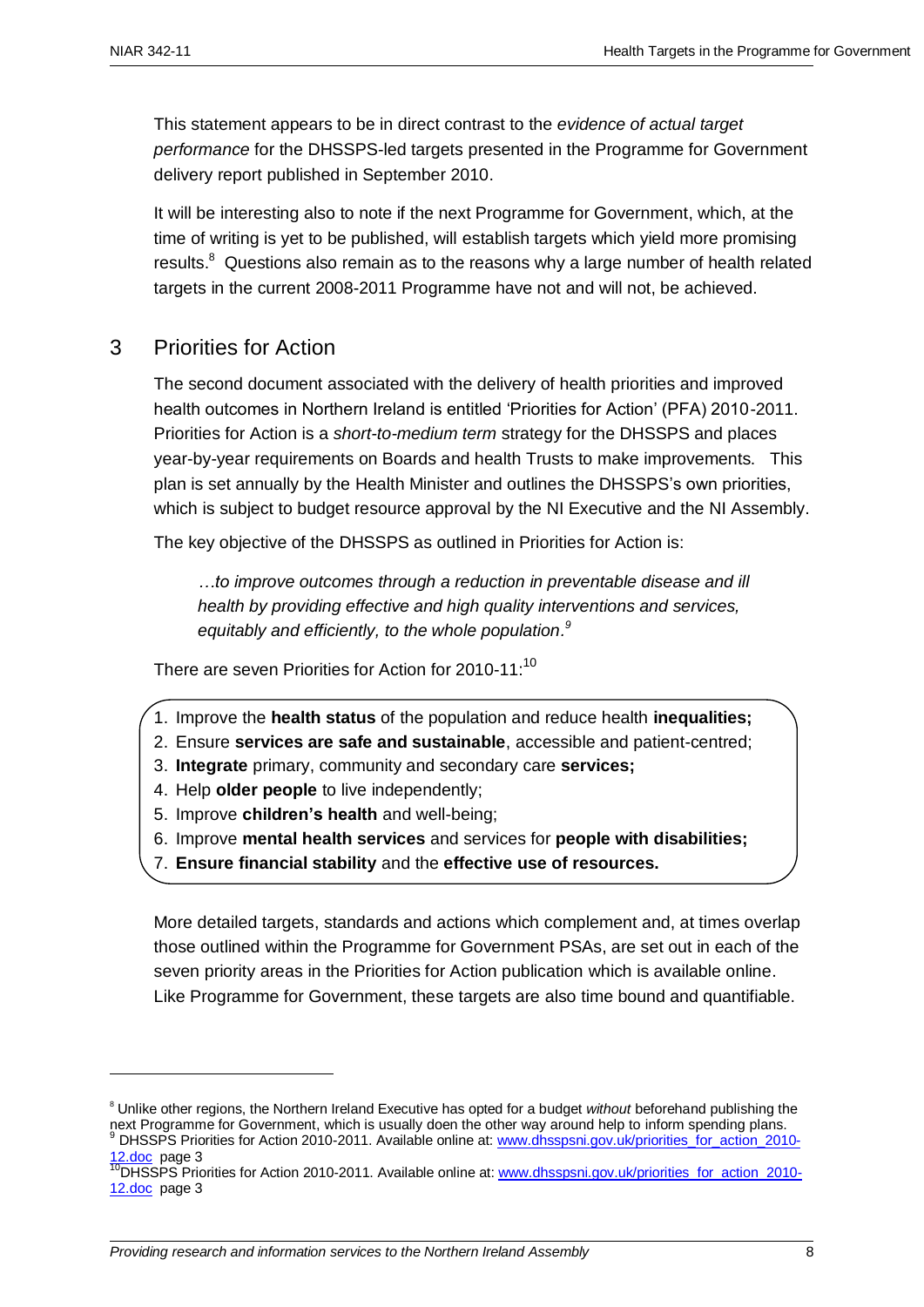#### **3.1 Reporting and Monitoring**

The DHSSPS reports the results of its seven Priorities for Action targets on a monthly basis to the Health and Social Care Board (HSCB) and the Public Health Agency (PHA). Target progress is also reported to OFMDFM and DFP on a quarterly basis.<sup>11</sup> However, there is no publically available RAG progress report on Priorities for Action, unlike the Programme for Government.

#### **3.2 Priorities for Action - performance in 2009/10**

Data from the 2009-2010 DHSSPS Resource Accounts publication<sup>12</sup>, states that "*the majority of targets for March 2010 set out in Priorities for Action were achieved or substantially achieved"* (p16). The report provides a high level outline of Priorities for Action targets some of which tie in with Programme for Government targets which were, or were not, achieved (see Appendix 1). However without all of the evidence, and status such as a RAG report, this is somewhat difficult to assess and verify.

#### **3.3 Priorities for Action - current performance 2010/11**

As it not possible to know the full outcome of the Priorities for Action targets for the current year 2010-11, an indication of progress to date has been provided in the *Minutes of the DHSSPS Departmental Board* meeting (March 2011), <sup>13</sup> which states that as at January 2011, the 100 standards and targets within the Priorities for Action were as follows:

- 50% were achieved, or on track
- Approximately 25% were not achieved
- Of the remaining targets (approximately 25%), it was not possible to determine progress, or the rate of progress was less than planned.

The Minutes also stated that

1

"*members of the Board noted the details of the performance report with continued concern. An Action Plan for addressing performance issues would be drawn up in conjunction with the Board."*

Again, this pattern of performance for Priorities for Action targets either "on track" or "not on track" is somewhat reflective of the pattern achieved in the DHSSPS led Programme for Government (Figure 1). Again this raises questions as to why targets or actions have not been reached. It is also in contrast to the Resource

<sup>&</sup>lt;sup>11</sup> Health, Social Services and Public Safety Committee Hansard Report: Programme for Government End-year Delivery Report (24 Sept 2009) Available online:

[www.niassembly.gov.uk/record/committees2009/HSSPS/090924\\_PfG\\_EndYear.pdf](http://www.niassembly.gov.uk/record/committees2009/HSSPS/090924_PfG_EndYear.pdf)

Available online a[t http://www.dhsspsni.gov.uk/dra\\_2009\\_10.pdf](http://www.dhsspsni.gov.uk/dra_2009_10.pdf) page 16. Website accessed 20.6.11

<sup>13</sup> See http://www.dhsspsni.gov.uk/departmental\_board\_meeting\_minutes\_18\_march\_2011.pdf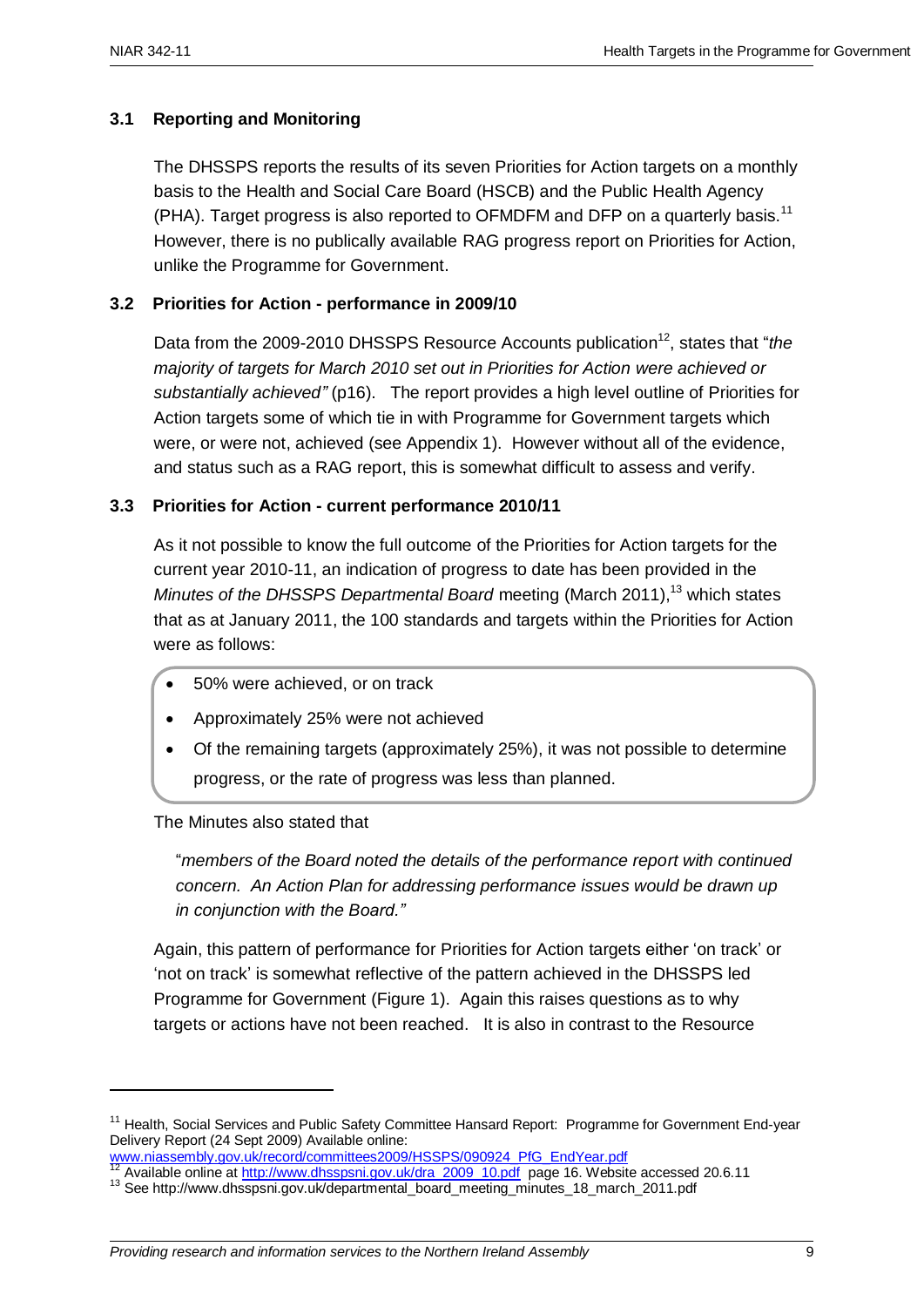Account Report which suggests that in terms of Programme for Government and Priorities for Action, performance was cited as being 'strong'.

#### 4 Conclusion

Setting targets is a complex task, not least for the health and social care service. Both Programme for Government and Priorities for Action have established targets to monitor and improve health performance. However, judging by reports, although strides have been made in some areas, there appears to be scope for improvement in others, where many of the targets are not likely to be achieved.

It will be interesting to gauge how the DHSSPS will approach performance issues and targets in the future, given recent performance, and the current squeeze on resources. Whatever happens, future targets will need to be realistic, deliverable and easily evaluated.

## 5 Appendix 1

Section B of the DHSSPS Resource Accounts (2009-10) publication describes HSC performance within this timeframe as "strong".

Examples of some areas in the Resource Accounts report where targets were **not** being met included: